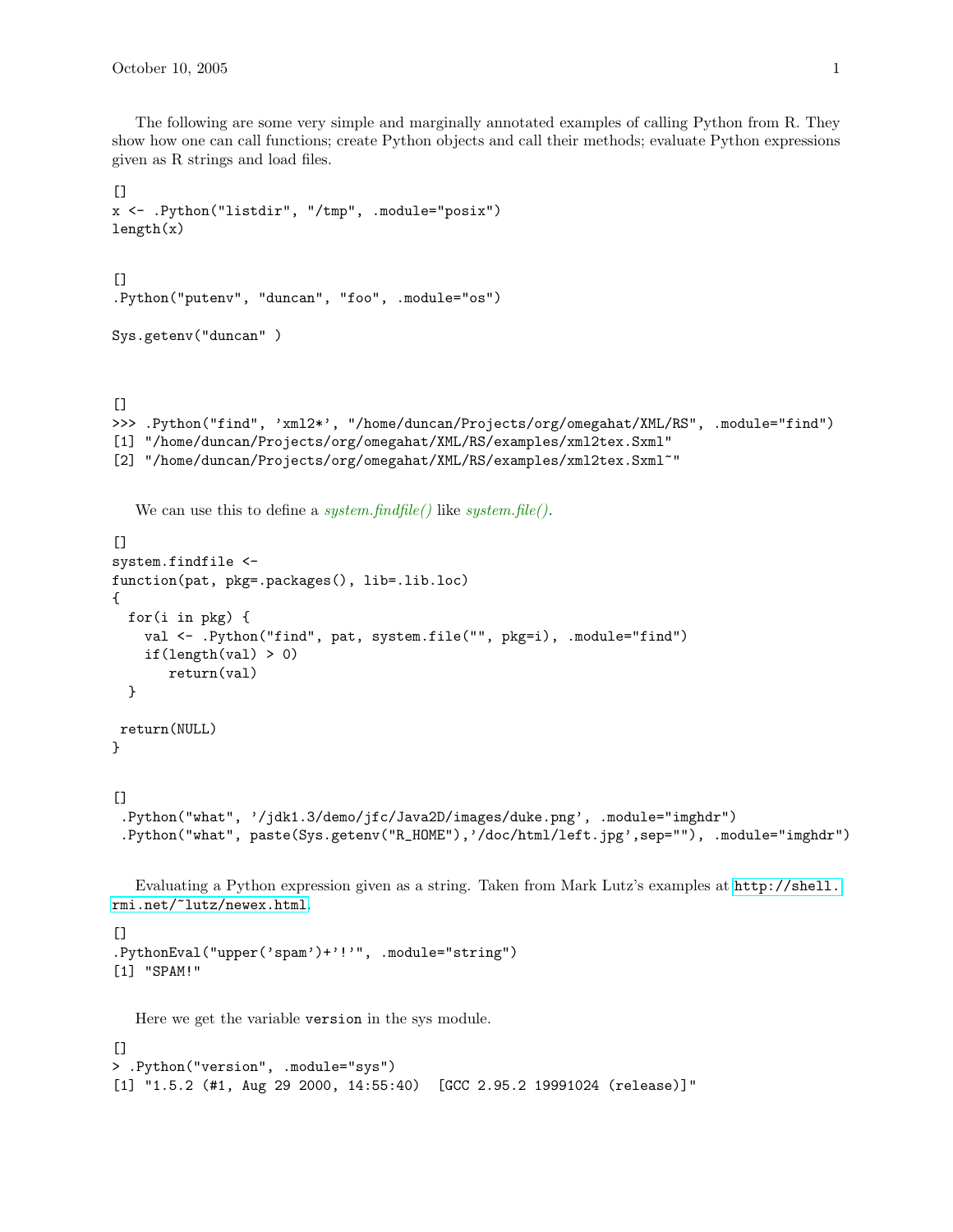Try adding an argument.

```
[> .Python("version", 1, .module="sys")
[1] "1.5.2 (#1, Aug 29 2000, 14:55:40) [GCC 2.95.2 19991024 (release)]"
Warning message:
ignoring 1 arguments to Python call
>
```
Here we use the file tests/method.py to define a class.

 $[$ 

```
>>> from method import RSTest
>>> RSTest
<class method.RSTest at 80edf00>
\gg t = RSTest()
>>> t
<method.RSTest instance at 80cf4b0>
>> t.test(1,2)10
```

```
Now we try to use this in S.
```
First, we make certain that we can locate the method.py by adding the tests/ directory to the PYTHONPATH environment variable.

```
\lceil]
.First <- function() {
    dyn.load("RS.so");
    Sys.putenv("PYTHONPATH"="tests") ;
    .PythonInit()
}
```
Note that method is the name of the file containing the Python code.

```
[test <- .PythonNew("RSTest", .module="method")
.PythonMethod(test, "test", 1, 2)
```

```
\Box> test <- .PythonNew("RSTest", .module="method")
> .Call("RS_PythonGetMethods", test)
```

```
[u <- .PythonNew("urlopen", "http://www.omegahat.org/index.html", .module="urllib")
txt <- .PythonMethod(u, "read")
.Python(u, "close")
.PythonMethod(u, "geturl")
```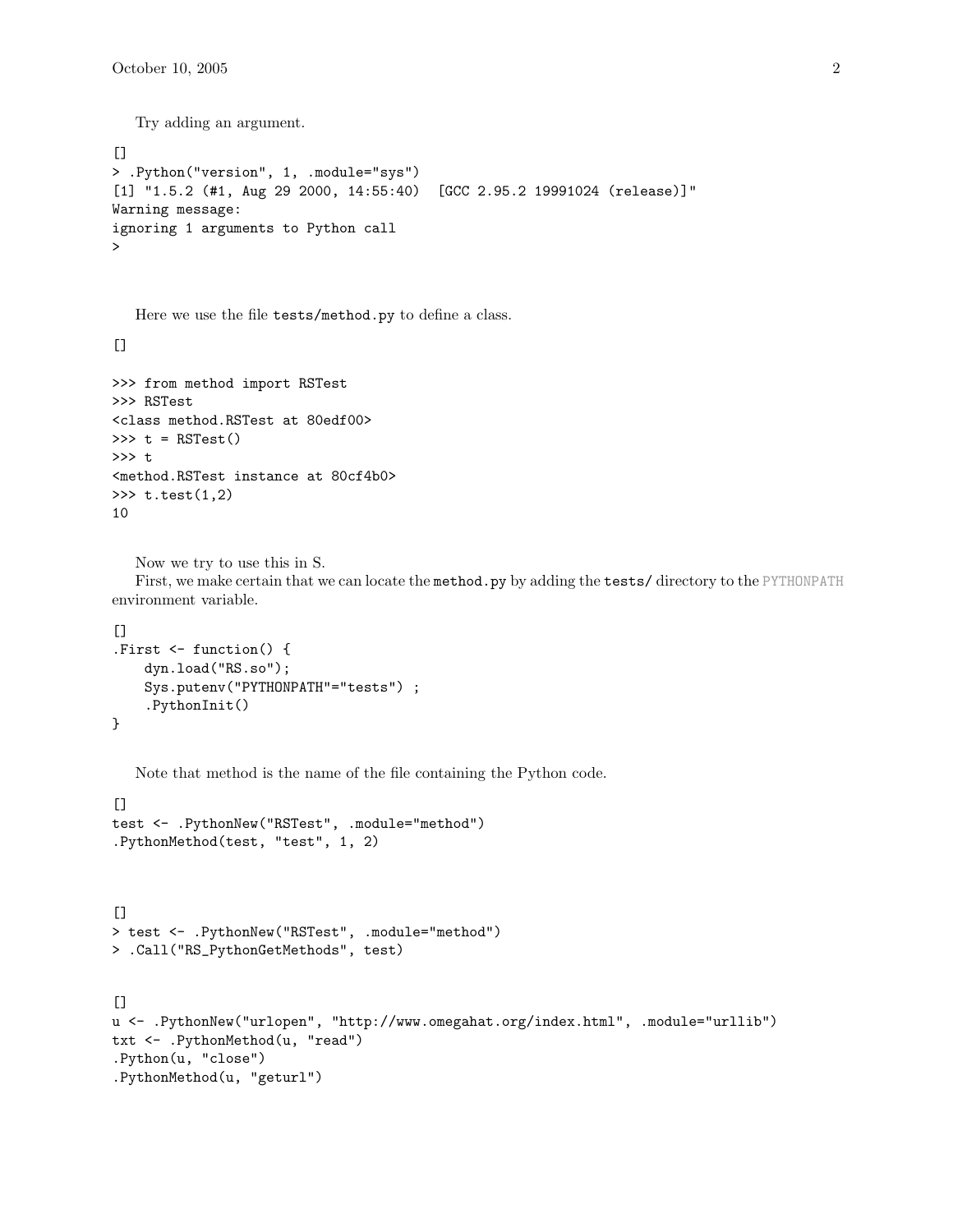or, using the \$ operator,

 $[$ u\$read() u\$geturl()

Reflectance

 $[$ 

```
> getSuperClasses("A", "hierarchy")
$ClassName
[1] "A"
```

```
$SuperClasses
$SuperClasses$B
$SuperClasses$B$ClassName
[1] "B"
```

```
$SuperClasses$B$SuperClasses
$SuperClasses$B$SuperClasses$F
[1] "F"
```

```
$SuperClasses$C
$SuperClasses$C$ClassName
[1] "C"
```

```
$SuperClasses$C$SuperClasses
$SuperClasses$C$SuperClasses$F
[1] "F"
```
\$SuperClasses\$C\$SuperClasses\$G [1] "G"

```
$SuperClasses$D
$SuperClasses$D$ClassName
[1] "D"
```

```
$SuperClasses$D$SuperClasses
$SuperClasses$D$SuperClasses$F
[1] "F"
```
## 1 Calling Built-in Functions

 $[$